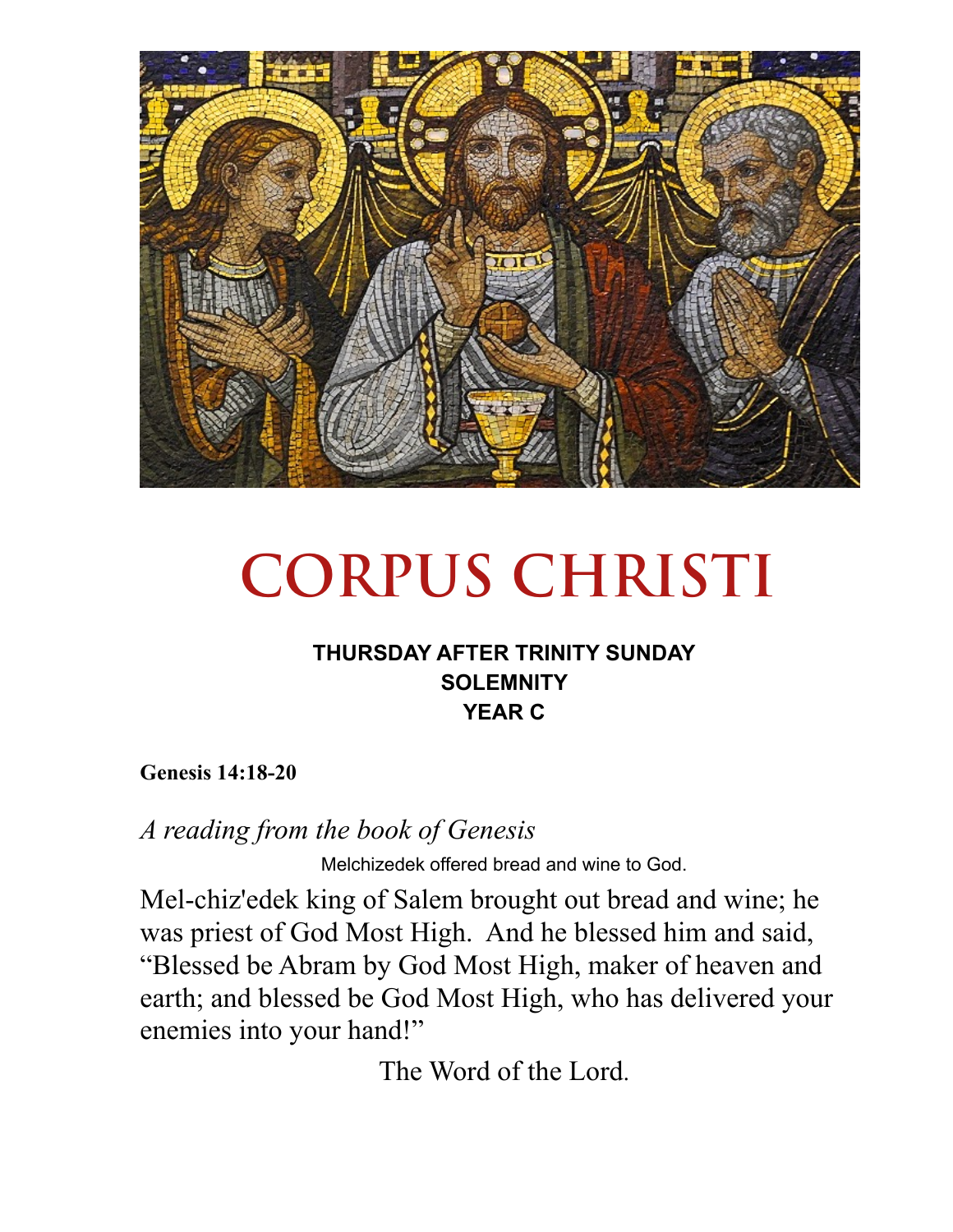#### **1 Corinthians 11:23-26**

## *A reading from the first letter of Paul to the Corinthians*  The blood of Christ will purify our inner selves.

For I Paul, received from the Lord what I also delivered to you, that the Lord Jesus on the night when He was betrayed took bread, and when He had given thanks, He broke it, and said, "This is my body which is for you. Do this in remembrance of me." In the same way also the cup, after supper, saying, "This cup is the new covenant in my blood. Do this, as often as you drink it, in remembrance of me." For as often as you eat this bread and drink the cup, you proclaim the Lord's death until He comes.

The Word of the Lord.

**Luke 9:11-17** 

*Alleluia, Alleluia, Alleluia.*  He who eats my flesh and drinks my blood, says the Lord, abides in me, and I in him. *Alleluia, Alleluia, Alleluia.*

# **The** X **Holy Gospel of Our Lord Jesus Christ according to Luke**

All the people ate and were satisfied.

Jesus welcomed the crowd and spoke to them of the Kingdom of God, and cured those who had need of healing. Now the day began to wear away; and the twelve came and said to Him, "Send the crowd away, to go into the villages and country round about, to lodge and get provisions; for we are here in a lonely